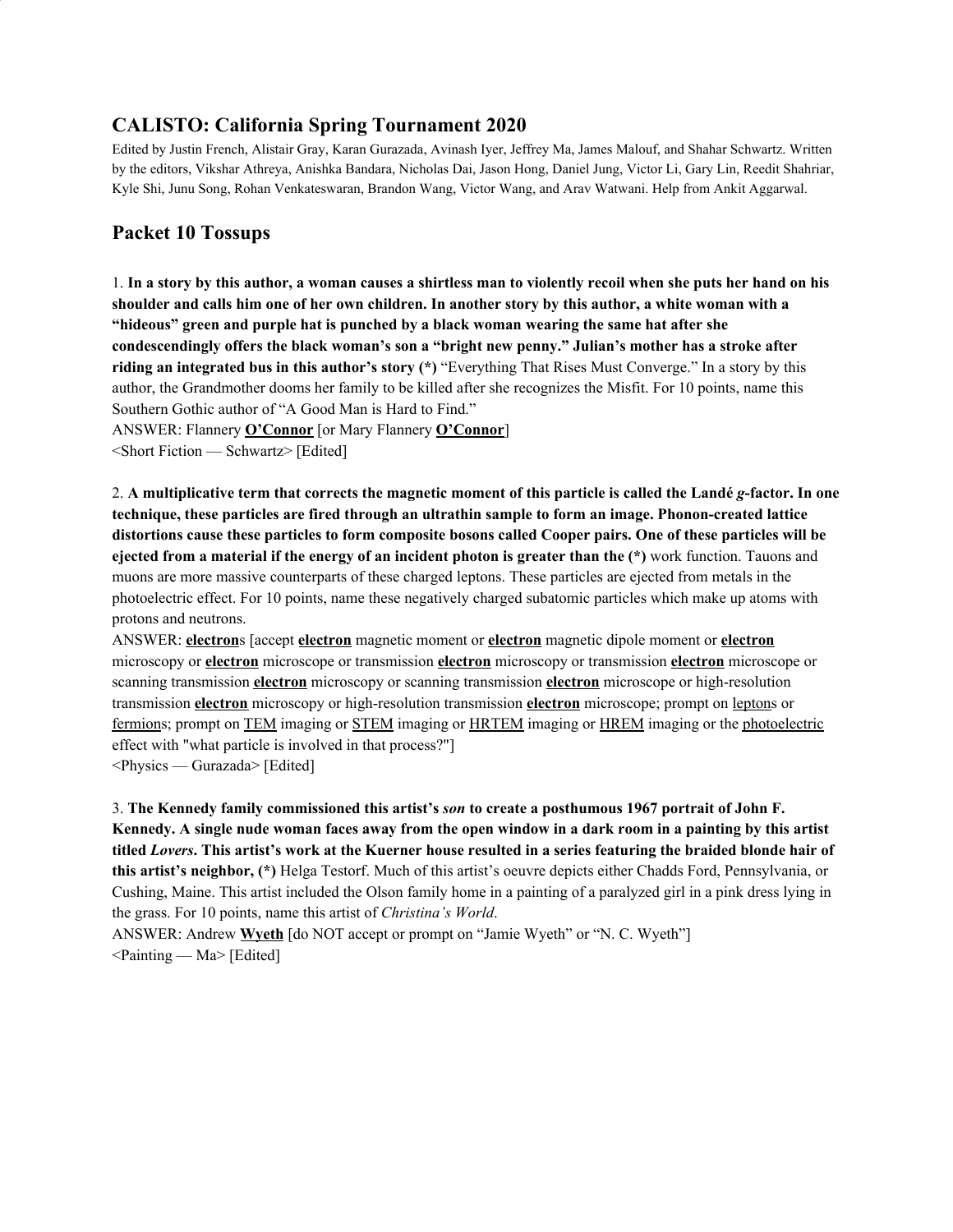4. **In ancient Rome, children wore phallus-shaped amulets called** *fascinum* **to protect against a curse named** for one of these objects. In his quest to kill Medusa, Perseus steals one of these objects from the sisters Deino, Envo, and Pemphredo, who are collectively known as the Graeae. In a common epithet, these features of (\*) Hera are compared to those of a cow. After Tiresias informs him that he did in fact marry his mother, Oedipus stabs these body parts with pins. Hera transfers one hundred of these body parts from Argus to the feathers of peacocks. For 10 points, cyclops are characterized by having just one of what body parts? ANSWER: **eye**s [accept the evil **eye** or cow-**eye**d or ox-**eye**d; prompt on body part before "parts"]

<Mythology — Venkateswaran> [Ed. French]

5. One religious leader in this city fled to Cairo after the appointment of Husam al-Din Jarallah; that leader **was Grand Mufti Hajj Amin al-Husseini. Ralphe Bunche was appointed as a mediator after the assassination** of Folke Bernadotte in this city by the "Stern Gang." The Irgun, without the approval of the Haganah **paramilitary, bombed this city's (\*)** King David Hotel. The partition of a British Mandate in Resolution 181 made this city an international zone after a conflict which included a defense of its Western Wall. For 10 points, name this holy city that, in 1947, was declared capital of Israel.

ANSWER: **Jerusalem** [or **Yerushalayim** or **Al-Quds** or **Bayt al-Maqdis**] <Asian History — Iyer> [Edited]

6. This author wrote "I barter curl for curl upon that mart" in a poem that begins "The soul's Rialto hath its **merchandize." Another poem by this author describes an action as "freely, as men strive for right" and "purely, as men turn from praise." This author contemplated the "sweet years" of which (\*)** "Theocritus had sung" in a collection that commands the reader to "call me by my pet name." Another poem in that collection asks, "How do I love thee? Let me count the ways." For 10 points, name this poet of *Sonnets From the Portuguese*, which was dedicated to her husband Robert.

ANSWER: Elizabeth **Barrett Browning** [or Elizabeth **Barrett** or **E**lizabeth **Browning**; prompt on Browning; do NOT accept or prompt on "Robert Browning"]

<Poetry — Schwartz> [Ed. French]

7. In Shintoism, this substance is used along with salt in the practice of Harae. This substance is thought to **destroy one's sins during the Kumbh Mela pilgrimage. During the Hajj, pilgrims commemorate Hagar's search for this substance by travelling between Safa and Marwa seven times. Moses was punished when he created this substance by (\*)** striking a rock with his staff twice rather than once. This substance is the most common substance used for ablution. Peter thought Jesus was a ghost after seeing him walk on this substance. For 10 points, name this substance which Jesus turned into wine.

ANSWER: **water** [accept Ganges river **water** or river **water** or holy **water**]  $\leq$ Religion — Li $\geq$  [Ed. Dai]

8. A close advisor to this man's son pointed to a deer and called it a horse. Feudalism was abolished and replaced by thirty-six commanderies by this ruler's chancellor Li Sī (lee sih). This ruler issued the Bàn Liăng **(bun lee-ung) to standardize all forms of currency. This ruler standardized weights and measurements throughout his country but was accused by historian Sīmǎ Qiān (sih-mah chien) of (\*)** burning books and executing scholars as part of his Legalist doctrine. This ruler conquered the six other Warring States and is buried in a mausoleum supposedly containing rivers of mercury. The Terracotta Army protects the tomb of, for 10 points, what first emperor of China?

ANSWER: **Qín Shǐ Huáng** [or **Shǐ Huáng Dì** or **First Emperor** of **Qín**; prompt on First Emperor; accept Yíng **Zhèng**]

<Ancient/Classical History — Ma> [Ed. Athreya]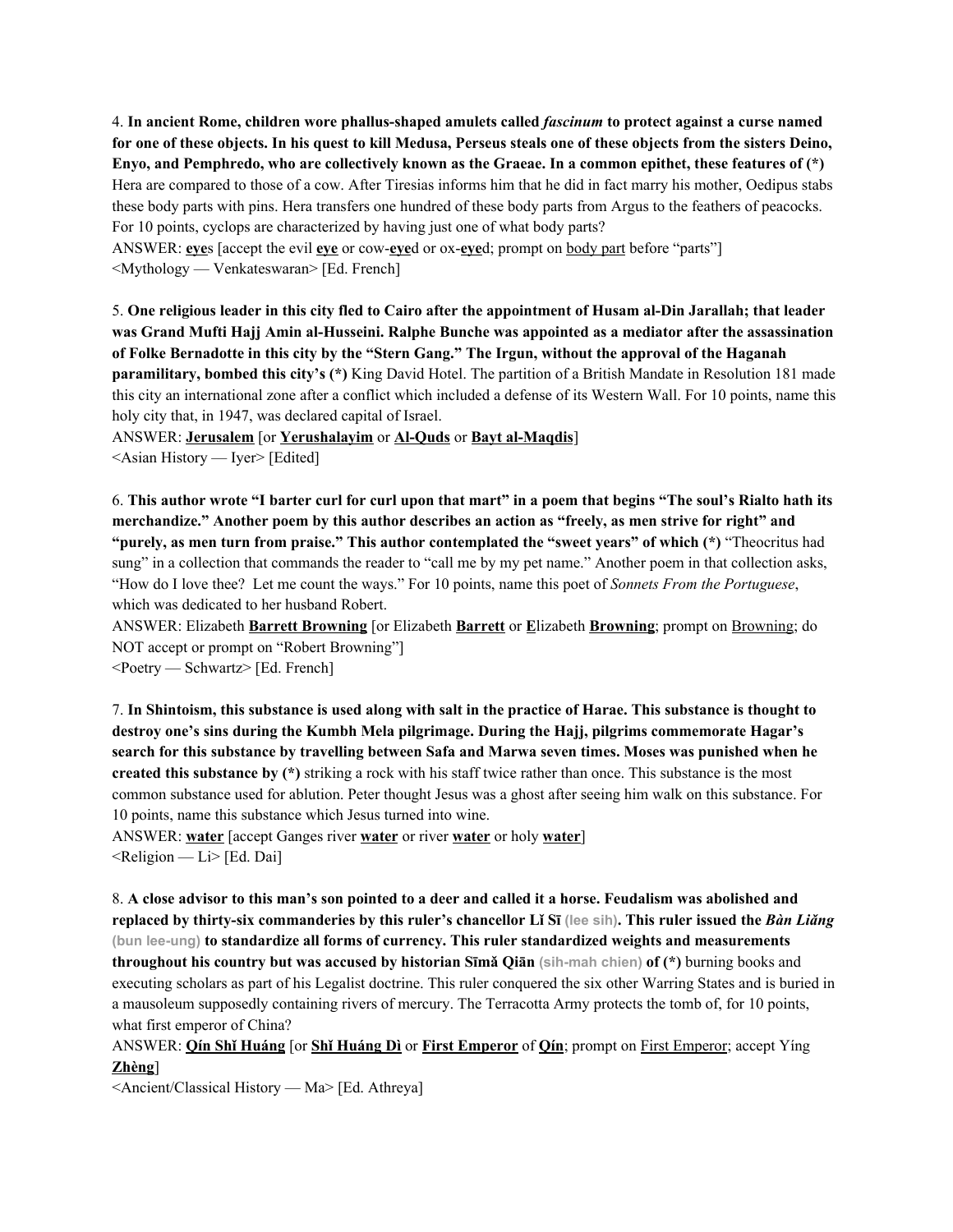9. The presence of a glycated form of this molecule denoted "A1c" can be used to diagnose diabetes. This **molecule's four subunits can each assume a tense T or relaxed R conformation. Changes in environmental concentration of carbon dioxide or hydrogen ions affect this molecule's binding curve. A substitution of glutamine for valine in this protein can cause it to (\*)** aggregate into long strands. This protein's binding curve is the subject of the Bohr effect. Carbon monoxide binds to this protein far more readily than this protein's intended substrate. Sickle cell anemia occurs due to a mutation in this protein. For 10 points, name this iron-containing protein that transports oxygen in red blood cells.

ANSWER: **hemoglobin** [or **Hb**; accept **hemoglobin** A1c or **HbA1c**; do NOT accept or prompt on "myoglobin"] <Biology — Gurazada> [Edited]

10. "Abram-men" claimed to be former inhabitants of one of these places. At the end of Hogarth's A Rake's *Progress*, the title character ends up in that one of these locations. A book about "Ten Days" in one of these **locations on Blackwell's Island was written by investigative journalist (\*)** Nellie Bly. The oldest one of these places is in London and is often called "Bedlam." ("bed"-lum) A heavy control panel is in a "tub room" in one of these places in a novel whose protagonist is the troublemaking Randall McMurphy. For 10 points, *One Flew Over the Cuckoo's Nest* is set in what kind of place, where the so-called mentally ill are held? ANSWER: **asylum**s [accept equivalents such as mental **asylum**s or insane **asylum**s or lunatic **asylum**s or **mental**

**institution**s or **mental hospital**s or **psych**iatric **hospital**s or **madhouse**s; prompt on asylum or hospital] <Mixed/Other Academic — Li> [Ed. Gray]

11. In one role, this actor remarked that the cuckoo clock was the only result of "five hundred years of democracy and peace" in Switzerland. This actor played Harry Lime in the Carol Reed film The Third Man. This actor directed a film that opens on a "no trespassing" sign before cutting away to the massive (\*) Xanadu estate. That film by this director, which was based on the life of William Randolph Hearst, portrays a newspaper mogul whose last words refer to his childhood sled, "Rosebud." For 10 points, name this director and star of the 1941 film *Citizen Kane*.

ANSWER: Orson **Welles** [or George Orson **Welles**] <Film — Schwartz> [Edited]

12. **Frances Willard was the second president of an organization which fought for this policy. A riot in Portland, Maine resulted from the "Maine Law" enacting this policy that was advanced by James Appleton** and Neal Dow. A nickname for Lucy Hayes reflects her support for this cause. One member of a (\*) Woman's Christian Union for this policy was the hatchet-wielding Carrie A. Nation. The Volstead Act enacted this policy nationwide, which was enabled by the Eighteenth Amendment and repealed by the Twenty-First Amendment. For 10 points, name this policy in which the production and sale of alcohol was banned.

ANSWER: **prohibition** [or **temperance**; accept the **Eighteenth Amendment** before "Eighteenth"; accept descriptive answers such as **banning alcohol** before "alcohol"] <US History — Gray> [Edited]

13. **A character created by this author explains the Second Law of Thermodynamics by comparing the** increasing chaos of the universe to rice pudding. That character, who asks Septimus about the meaning of the phrase "carnal embrace," is the prodigy Thomasina Coverly. In a play by this author, the leader of a troupe **of (\*)** "players" briefly pretends to die after being stabbed with a retractable knife. That play begins with two characters flipping a coin that lands on heads 92 times in a row. For 10 points, name this author of *Arcadia* who wrote about the existential crises of two minor *Hamlet* characters in *Rosencrantz and Guildenstern are Dead.* ANSWER: Tom **Stoppard** [accept Tomáš **Straussler**]

<Drama — Schwartz> [Edited]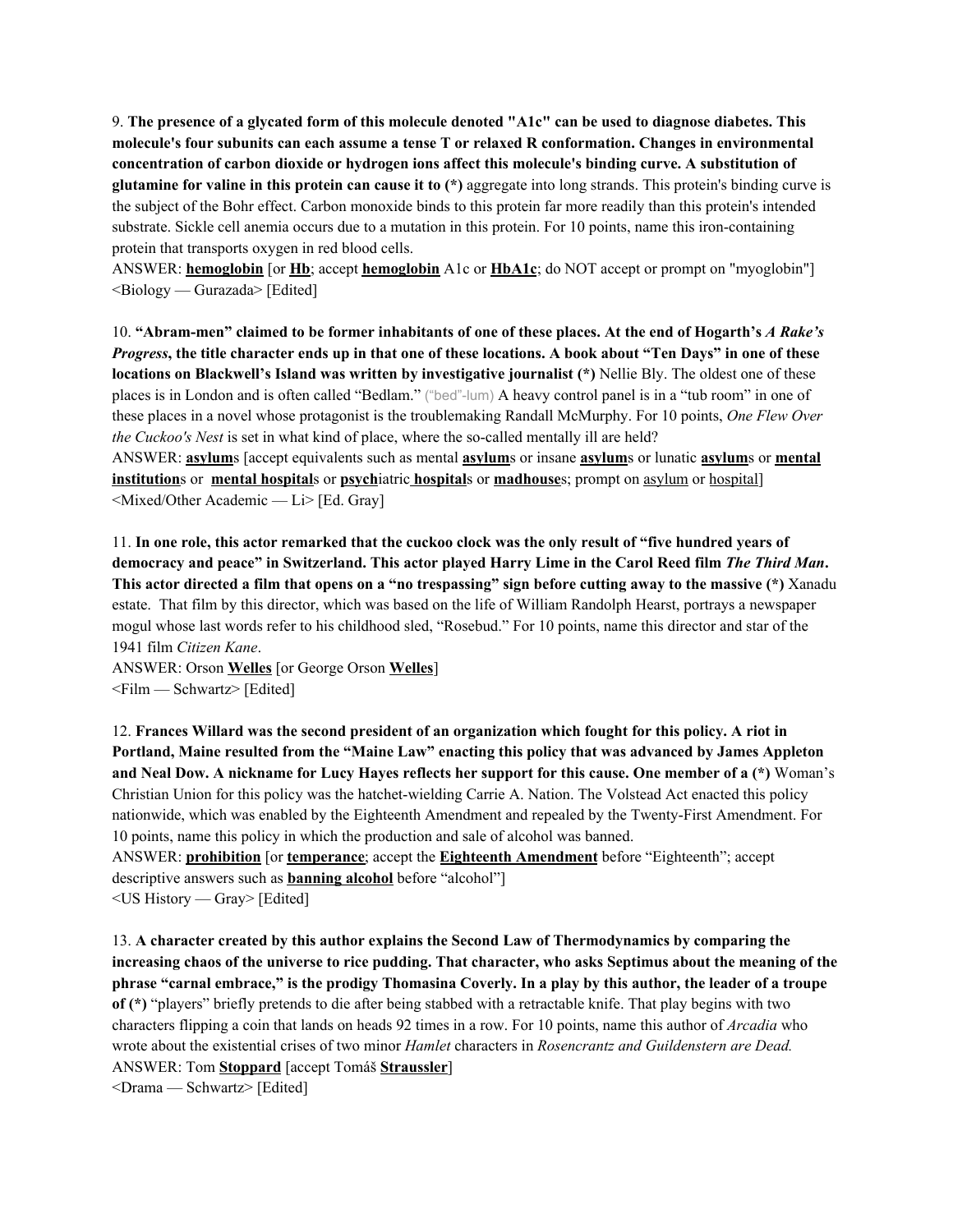14. **The AMPS** (A-M-P-S) **hypothesis attempts to resolve these objects' information paradox by suggesting that** they are surrounded by a firewall of high energy particles. If one of these objects is described by the Kerr metric, then energy can be extracted from its ergosphere via the Penrose process. Pair production near the **boundary of these objects leads to their evaporation in the form of (\*)** Hawking radiation. In the simplest case, the Schwarzchild radius is the distance from one of these objects' singularity to its event horizon. For 10 points, name these super-dense astronomical objects from which light cannot escape.

ANSWER: **black hole**s

<Astronomy — Gurazada> [Ed. French]

15. This thinker determined that Sergei Pankejeff's vision of six white wolves on a tree was caused by an "infantile neurosis." Activities like breastfeeding and strict potty training could lead to "fixations" later in life **in this thinker's five-stage model of development. This thinker proposed the (\*)** "manifest content" is a censored version of the much more sexual and violent "latent content" in his work *The Interpretation of Dreams*. This thinker proposed that the primal, animalistic desires of the id are regulated by the superego. For 10 points, name this pseudoscientific Austrian psychologist who founded the field of psychoanalysis.

ANSWER: Sigmund **Freud** [or Sigismund Schlomo **Freud**]

<Psychology — Athreya> [Ed. Schwartz]

16. **A character in this novel takes comfort in his grandmother's collection of four skirts, which his** grandfather Joseph briefly uses to hide from the police. That character from this novel is called "Jesus" by a gang of street children, "The Dusters." After finding a detached finger in a field, this novel's protagonist is confined to a mental asylum for the murder of Sister Dorothea. This novel is followed by  $(*)$  Cat and Mouse and *Dog Years* in its author's *Danzig Trilogy*. The main character of this novel has a scream that can shatter glass and decides to stop growing at the age of three. For 10 points, Oskar Matzerath lives through World War II in what novel by Günter Grass?

ANSWER: *The Tin Drum* [or *Die Blechtrommel*] <Long Fiction — Schwartz> [Edited]

17. **A compound with one atom of this element is used in an anti-Markovnikov process that converts alkenes** to alcohols. Hydrides of this element can be classified as "closo-," "nido-," or "arachno-" according to Wade's **rules. Pyrex glass contains this element's trioxide, making it very heat-resistant. This element's trifluoride is** an excellent Lewis acid due to it having an empty atomic orbital. This element violates the (\*) octet rule because it only requires six valence electrons to form a bond. This element is the lightest metalloid, and it is the lightest element whose ground state has electrons in a *p* orbital. For 10 points, name this element with atomic number five.

ANSWER: **boron** [or **B**] <Chemistry — Bandara> [Ed. Gurazada]

18. **After hearing Frederic Chopin's variations on a duet from this opera, Robert Schumann declared, "hats** off, gentlemen, a genius!" The character in this opera who sings "Notte e giorno faticar" cowers in fear because of another character who declares "a cenar teco, m'invitasti e son venuto." An aria from this opera **addressed to (\*)** "Madamina" lists off "640 in Italy and 231 in Germany" to Donna Elvira. That aria is sung by the servant Leporello and is known as the Catalogue Aria. The title character of this opera is dragged to hell by a statue of the Commendatore. For 10 points, name this Mozart opera about the demise of the title womanizer. ANSWER: *Don Giovanni* [or *Il dissoluto punito, ossia il Don Giovanni* or *The Rake Punished, namely Don Giovanni*]

<Opera — Ma> [Edited]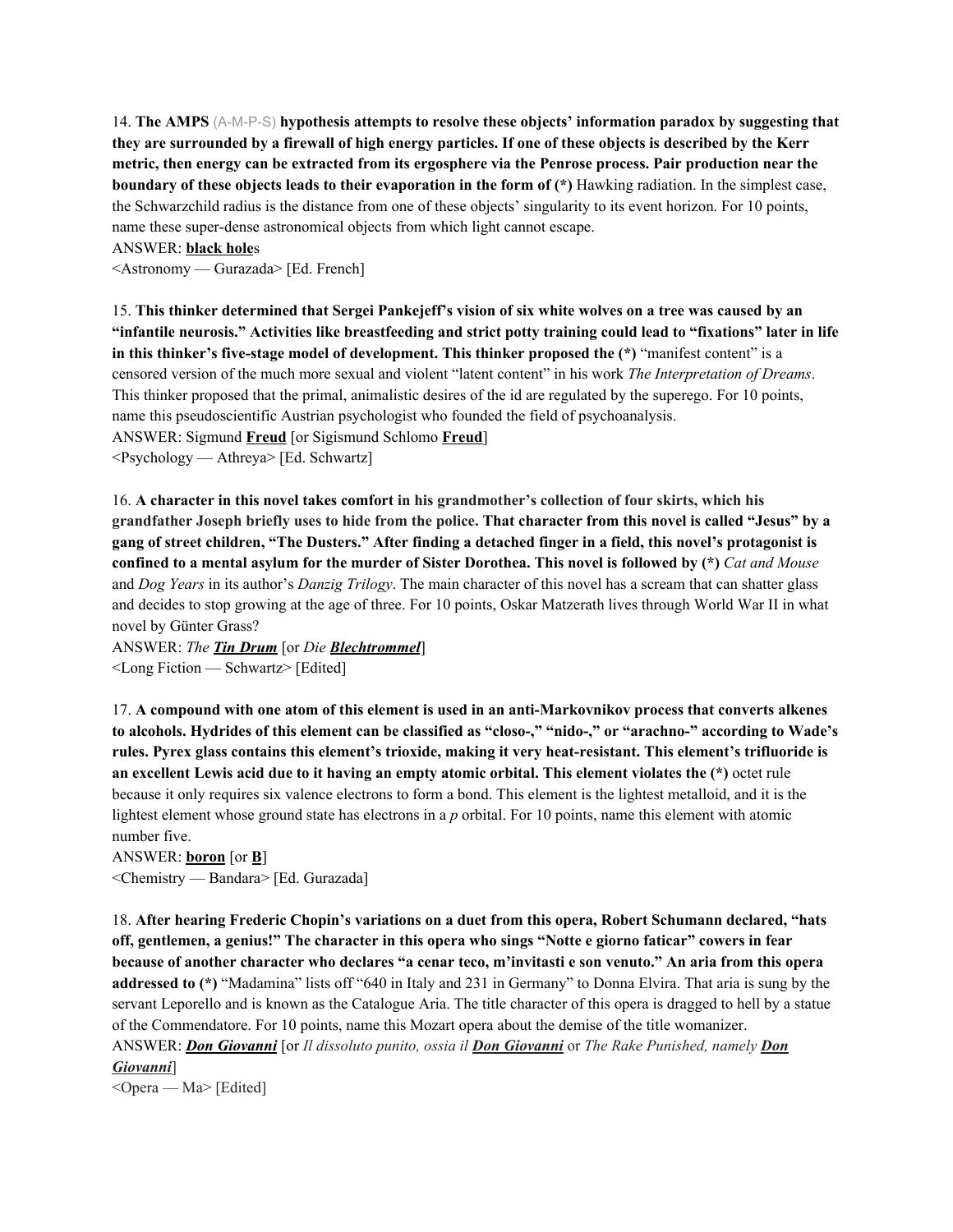19. This ruler sent eight hundred young women known as the "king's daughters" to a colony to bolster its **population. Seven fiscal edicts sparked the first popular uprising against this ruler, which is called the** Fronde (frond). A scandal at this ruler's court called the Affair of the Poisons implicated aristocrats like his **mistress Madame de Montespan** (mon-te-SPAWN)**. This ruler's marriage to Maria Theresa of Spain was arranged by his advisor, (\*)** Cardinal Mazarin (MAH-za-RAHN). This king issued the Edict of Fontainebleau (fon-ten-bloh), revoking many rights given to the Huguenots (Hugh-ge-naughts) by the Edict of Nantes. For 10 points, name this French king who built the palace of Versailles, nicknamed the "Sun King."

ANSWER: **Louis XIV** [or **Louis the Great** or **Louis Le Grand**; prompt on Louis; prompt on Sun King or Roi Soleil before "Sun"]

 $\leq$ European History — Li $>$  [Ed. Athreya]

20. The deepest point on this river, Algiers Point, is the namesake of a neighborhood around this river in one city. A National Scenic Byway, the Great River Road, accompanies the full length of this river. Systems for **controlling this river include the Old River Control Structure, which helps fight against this river's tendency to redirect into a neighbor, the (\*)** Atchafalaya. This river's water is diverted by a spillway into Lake Pontchartrain. The 1811 New Madrid earthquake briefly made this river flow backwards. For 10 points, name this river whose headwaters are at Lake Itasca and which flows past New Orleans on its way to the Gulf of Mexico. ANSWER: **Mississippi** River  $\leq$ Geography — Gray> [Edited]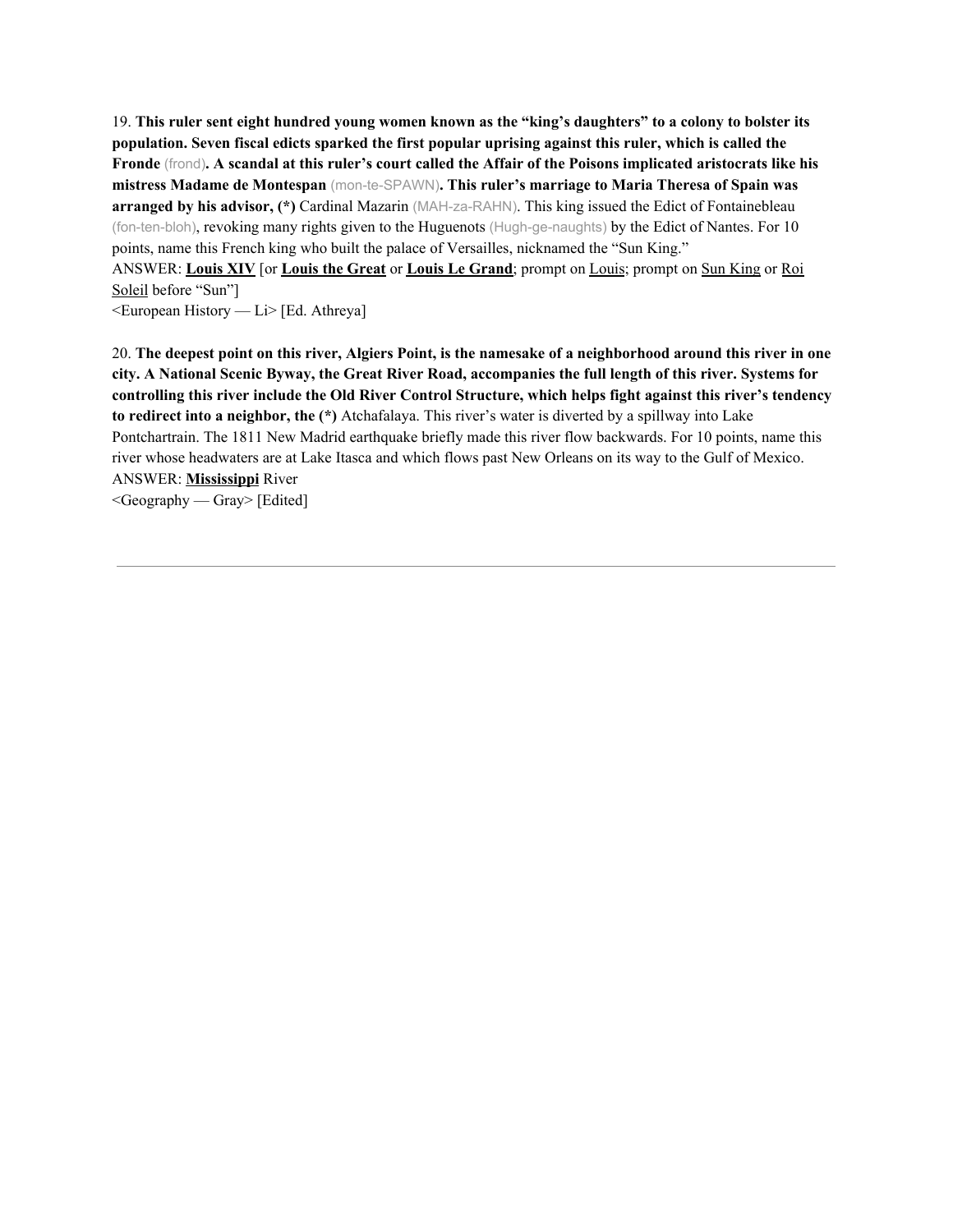# **Packet 10 Bonuses**

1. Bernie Sanders's plan with this name aims to reduce carbon emissions from electricity production and transportation to zero by 2030 while eliminating unemployment completely. For 10 points each:

[10] Give this name of many hazily-defined environmental plans. Alexandria Ocasio-Cortez and Ed Markey sponsored respective House and Senate resolutions requiring the implementation of a plan of this name.

### ANSWER: **Green New Deal**

[10] This predominantly youthful environmental movement backs the Green New Deal. A November 2018 sit-in in Nancy Pelosi's office led by this group helped bring it to prominence.

# ANSWER: **Sunrise Movement**

[10] This climate activist who became famous for skipping school to protest outside the Swedish parliament sailed across the Atlantic in August 2019 to attend the UN Climate Action Summit.

# ANSWER: Greta **Thunberg**

<Current Events — Gray> [Edited]

2. This tribe was required to leave one territory after the Treaty of Moultrie ("mole-tree") Creek. For 10 points each: [10] Name this tribe that fought three namesake wars against the United States under the leadership of

Osceola (aw-see-OH-luh).

# ANSWER: **Seminole**s

[10] This 1819 treaty between the United States and Spain established US ownership over the Florida territory. ANSWER: **Adams-Onís** Treaty [or **Onís-Adams** Treaty]

[10] This president forcibly removed the Seminoles from their territory, along with the other four "Civilized Tribes." This president signed the Indian Removal Act shortly after his election in 1832, leading to the Trail of Tears.

#### ANSWER: Andrew **Jackson**

<US History — Iyer> [Edited]

3. These circuit components can be constructed by placing two oppositely-charged plates adjacent to each other. For 10 points each:

[10] Name these circuit components, which store charge for short periods of time. The amount of charge these components can store is often measured in nanofarads.

ANSWER: **capacitor**s [or **capacitance**; prompt on *C*]

[10] Placing this type of material between the plates of a capacitor increases its capacitance. Materials of this type are electrical insulators but can be polarized by an applied electric field.

ANSWER: **dielectric** material [accept linear **dielectric** or linear **dielectric** material]

[10] A capacitor in parallel and a resistor in series with a load form the "low-pass" variety of these circuit components. These circuit components also come in "high-pass" and "band-pass" varieties.

ANSWER: electronic **filter**s [or passive **filter**s or low-pass **filter**s or high-pass **filter**s or band-pass **filter**s] <Physics — Gurazada> [Edited]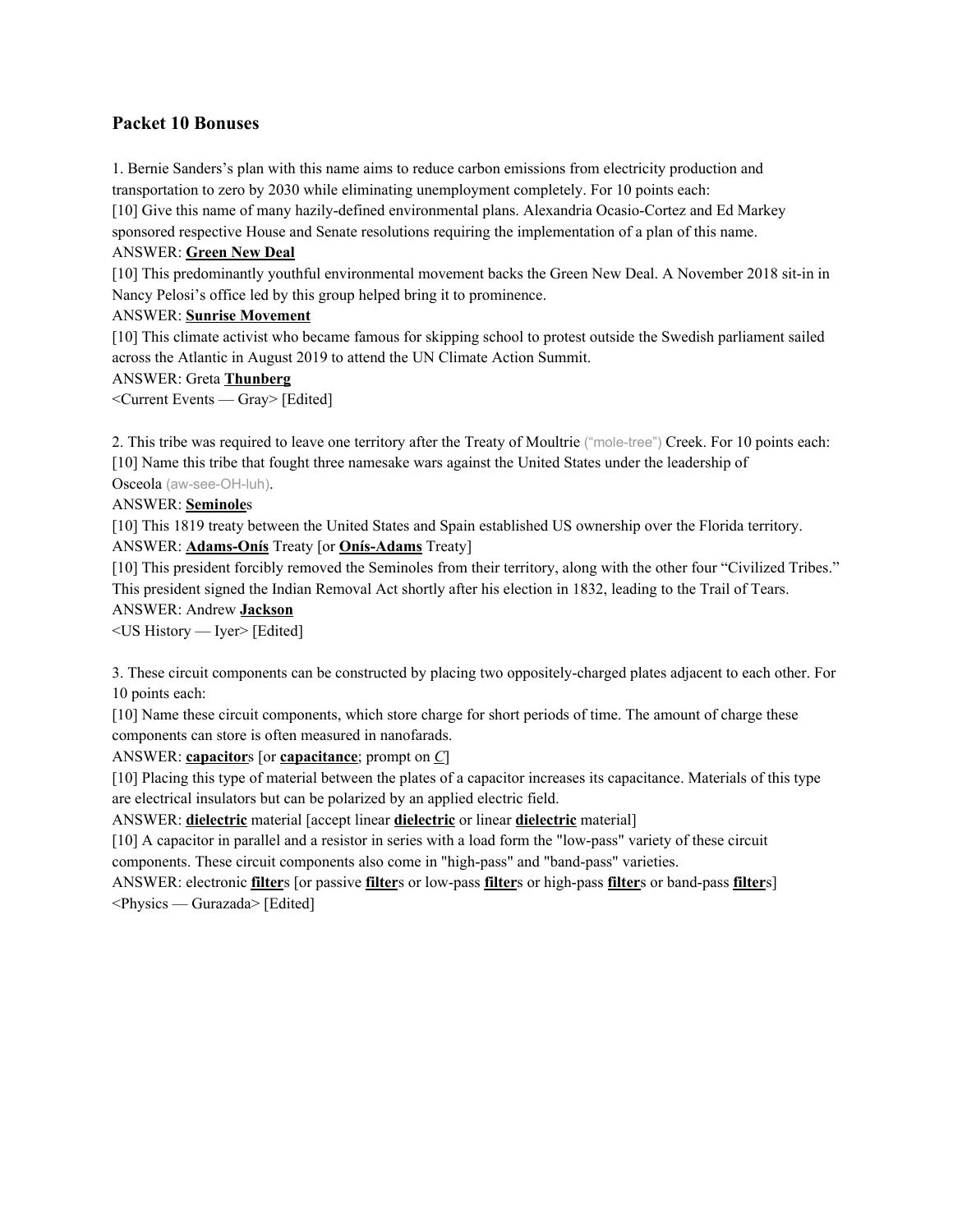4. Jean Rhys (reese) adapted this character as a Jamaican woman named Antoinette Cosway in her novel *Wide Sargasso Sea*. For 10 points each:

[10] Name this character, who inspired the title of Gilbert and Gubar's *The Madwoman in the Attic.* This woman burns down Thornfield Hall after her husband locks her inside.

# ANSWER: Bertha **Mason** [or **Bertha**]

[10] This character, the husband of Bertha Mason, pays the servant Grace Poole to take care of Bertha, which he publicly reveals on the day of his wedding with another character.

# ANSWER: Edward **Rochester** [or **Edward**]

[10] This governess saves Rochester from the fire caused by Bertha Mason and later marries him. She titles a novel by Charlotte Brontë.

# ANSWER: Jane **Eyre** [or **Jane**]

<Long Fiction — Schwartz> [Ed. Venkateswaran]

5. The function of these organs is often measured by the glomerular filtration rate. For 10 points each:

[10] Name these bean-shaped organs that receive blood from the renal arteries. These organs filter and detoxify

blood, and they excrete the waste products as urine.

# ANSWER: **kidney**s

[10] The kidney conserves this element in response to aldosterone. Three ions of this element are exchanged for two ions of potassium by a namesake "pump."

ANSWER: **sodium** [or **Na**; accept **sodium** ion or **sodium** cation or **sodium** plus or **Na** <sup>+</sup> or **sodium**-potassium pump or  $\underline{\text{Na}}^+/\text{K}^+$  pump or **sodium**-potassium ATPase or  $\underline{\text{Na}}^+/\text{K}^+$  ATPase or **sodium**-potassium adenosine triphosphatase or Na<sup>+</sup>/K<sup>+</sup> adenosine triphosphatase]

[10] Fibroblasts in the kidneys secrete this hormone in response to hypoxia. This hormone stimulates the formation of red blood cells in the bone marrow, and it has historically been used by cyclists as a doping agent.

# ANSWER: **erythropoietin** [or **EPO** or **hematopoietin** or **hemopoietin**]

<Biology — Schwartz> [Ed. Gurazada]

6. For 10 points each, answer the following about jazz musician Chet Baker:

[10] Chet Baker collaborated with this musician on a rendition of "Autumn Leaves" for his album *She Was Too Good to Me*. This musician played saxophone for the Dave Brubeck Quartet.

# ANSWER: Paul **Desmond**

[10] Baker's work is usually categorized as this style of jazz. Miles Davis pioneered this style in his album *The Birth of* this style.

ANSWER: **cool** jazz [accept *The Birth of the Cool*]

[10] Baker's cocaine addiction cost him his embouchure (OM-buh-shur) after a fight knocked out his front teeth, forcing him to relearn how to play this instrument. Miles Davis also played this instrument.

# ANSWER: **trumpet**

<Jazz — Ma> [Ed. French]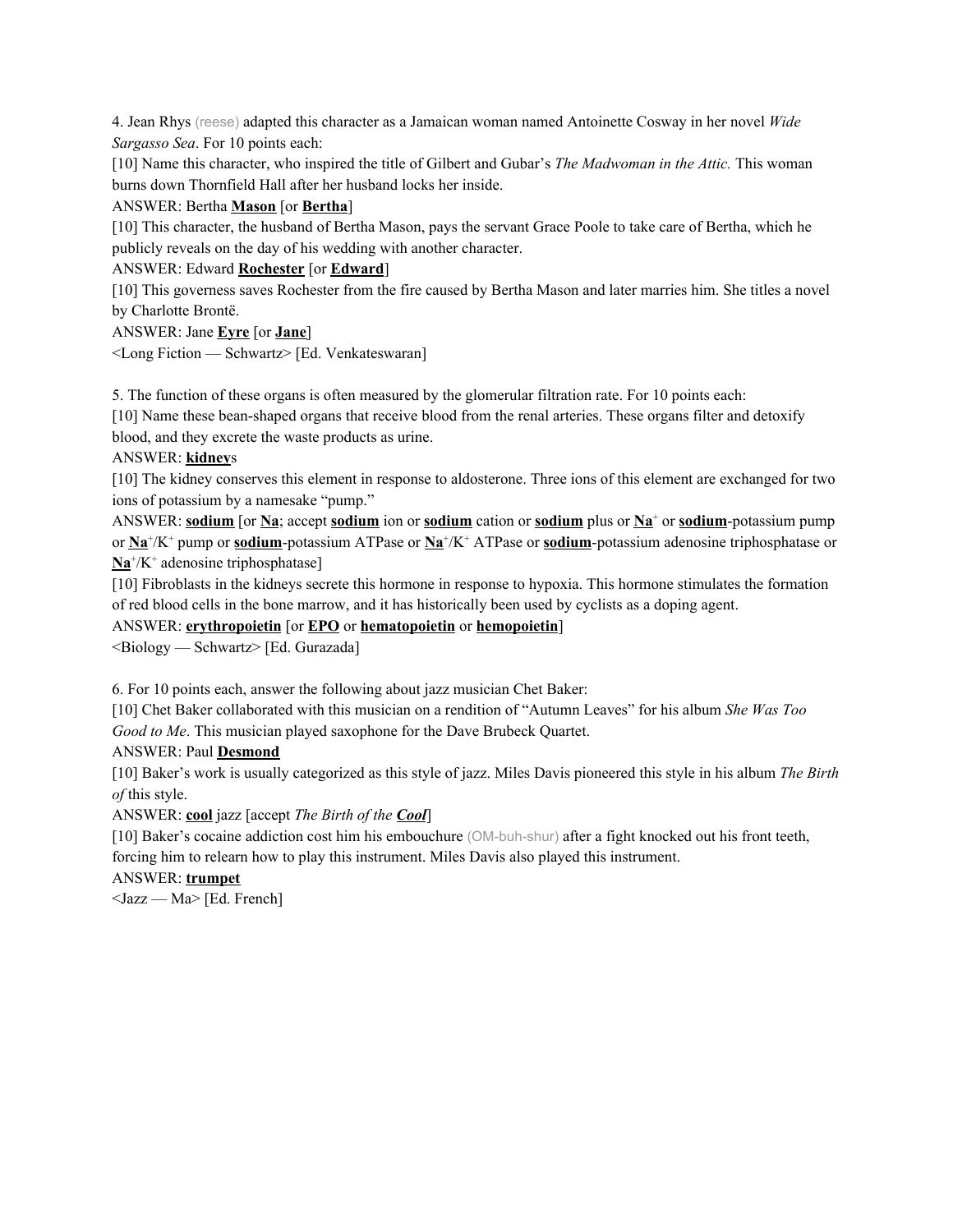7. This leader formed an undercover death squad known as the Tonton Macoute. For 10 points each:

[10] Name this former physician who became the president of Haiti in 1959. This leader ordered all black dogs to be killed, believing a political opponent had transformed into one.

ANSWER: **F**rancois **Duvalier** [or **Papa Doc**; prompt on Duvalier or Doc]

[10] Duvalier became president after a series of coups that started with this country's 19-year occupation of Haiti. Duvalier claimed that the assassination of this country's president John F. Kennedy was due to a curse he placed on him.

# ANSWER: **United States** of America [or **America** or **USA** or **U. S.**]

[10] Duvalier believed himself to be one of these spirits of Voodoo. These spirits were often syncretized with Catholic saints.

# ANSWER: **loa**s

<Latin American History — Athreya> [Edited]

8. J.R.R. Tolkien argued that, while this character is "primarily an ogre," he is also "an image of man estranged from god." For 10 points each:

[10] Name this monster. This "descendant of Cain" has his arm ripped off while raiding the mead hall of King Hrothgar.

# ANSWER: **Grendel**

[10] Grendel has his arm ripped off by this warrior who defeats Grendel, Grendel's mother, and a dragon in the Old English epic named for him.

# ANSWER: **Beowulf**

[10] Grendel is called a "shepherd of evil" in an example of one of these expressions, which are common in Old English poetry. These compound metaphors combine two unlike nouns to refer to a third noun, such as "battle-sweat" for "blood."

# ANSWER: **kenning**s

<Poetry — Iyer/Schwartz> [Ed. French]

9. The Wilton Diptych, painted for Richard II, is one of the few surviving English examples of art from the "international" portion of this period. For 10 points:

[10] Name this period of medieval art that followed the Romanesque period. Architecture from this period often featured high rib vaults and ornate rose windows.

ANSWER: **Gothic** Art [accept International **Gothic**]

[10] This medium gained greater prestige during the Gothic period. The Chartres Cathedral features the stained variety of this medium in its rose windows.

# ANSWER: **glass** [accept stained **glass**]

[10] This church in a suburb of Paris is generally considered to contain the earliest instance of Gothic architecture as it uses both flying buttresses and large stained-glass windows. This church is sometimes referred to as the "Royal Necropolis" due to its usage as a burial site for Valois and Bourbon Kings of France.

ANSWER: Basilica of **Saint-Denis** (san duh-NEE) [or *Basilique Royale Saint-Denis*]

<Other Visual Art — Ma> [Edited]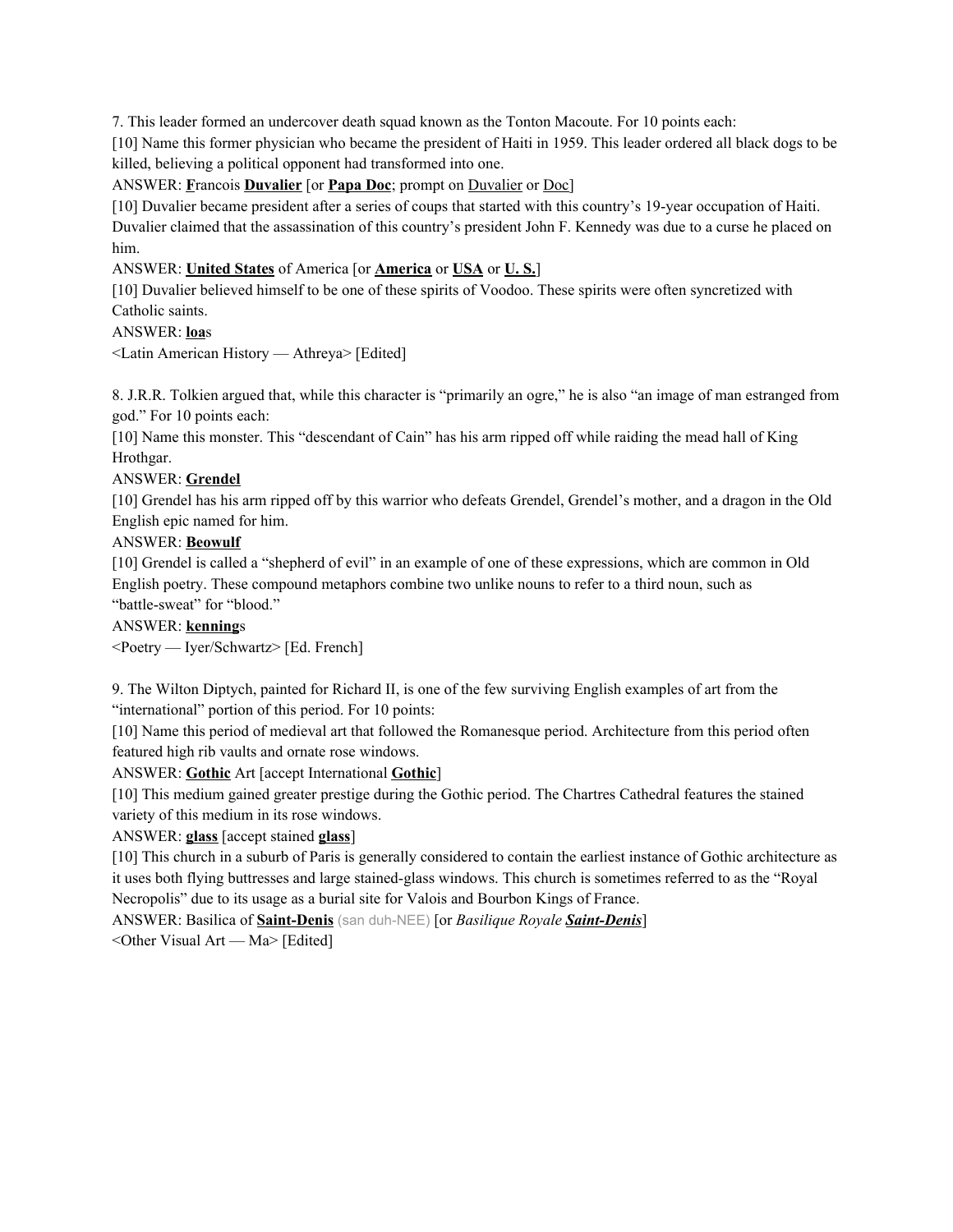10. According to legend, in this person's childhood, he gently caressed a snake that disrupted him and his friends while they were playing, causing it to calmly slither away. For 10 points each:

[10] Name this person, who, after his royal parents died, decided to renounce his life and become an ascetic. After wandering around naked for twelve years and deeply meditating for another twelve, he became a Jina.

### ANSWER: **Mahavira** [or **Mahavir** or **Vardhaman**a]

[10] Mahavira practiced this religion, which is divided into the Svetambara and Digambara sects. In this religion, *tirthankaras* teach disciples how to conquer the cycle of *samsara* and attain *moksha*.

#### ANSWER: **Jainism** [or **Jain** Dharma]

[10] In his preaching, Mahavira emphasized the importance of this virtue of non-violence. In order to follow this virtue, many Jains are vegetarian, and some sweep the ground ahead of them while walking so that they do not harm insects.

#### ANSWER: *ahimsa*

<Religion — Venkateswaran> [Edited]

11. This component's registers provide operands to its arithmetic logic unit, or ALU. For 10 points each: [10] Name this computer part that executes instructions. Models of them include the Intel Core i5 and i7.

#### ANSWER: **CPU** [or **central processing unit**; prompt on processor]

[10] While the ALU operates on integers, a different CPU subunit operates on these representations of real numbers. These numbers are represented with a sign, a significand or mantissa, and an exponent.

ANSWER: **floating-point** numbers [accept **float** or **double** or single-precision **floating-point** format or double precision **floating-point** format or **floating-point** unit or **floating-point** arithmetic]

[10] A CPU is an implementation of one of these things, an abstract model that sets out supported data types, registers, memory management, I/O, and the machine code to control them. Examples of these things include ARM and x86.

ANSWER: instruction set **architecture** [or **instruction set** or **ISA** or computer **architecture**; accept **CISC** or **RISC** or complex **instruction set** computer or reduced **instruction set** computer] <Computer Science — Gray> [Ed. Gurazada]

12. Malachi Constant meets one of these creatures named Salo in *The Sirens of Titan*. For 10 points each:

[10] Name these creatures, who resemble plungers with a hand attached on top. They respond to death with the expression "So it Goes."

# ANSWER: **Tralfamadorians**

[10] In a novel, Tralfamadorians place this character in a zoo with the adult film actress Montana Wildhack. This character becomes "unstuck in time" in the novel *Slaughterhouse Five*.

# ANSWER: Billy **Pilgrim** [or **Billy**]

[10] This author wrote about Billy Pilgrim and the Tralfamadorians in *Slaughterhouse Five*. This author's alter ego Kilgore Trout appears in his novels *Breakfast of Champions* and *God Bless You, Mr. Rosewater*.

ANSWER: Kurt **Vonnegut**

<Long Fiction — Schwartz> [Edited]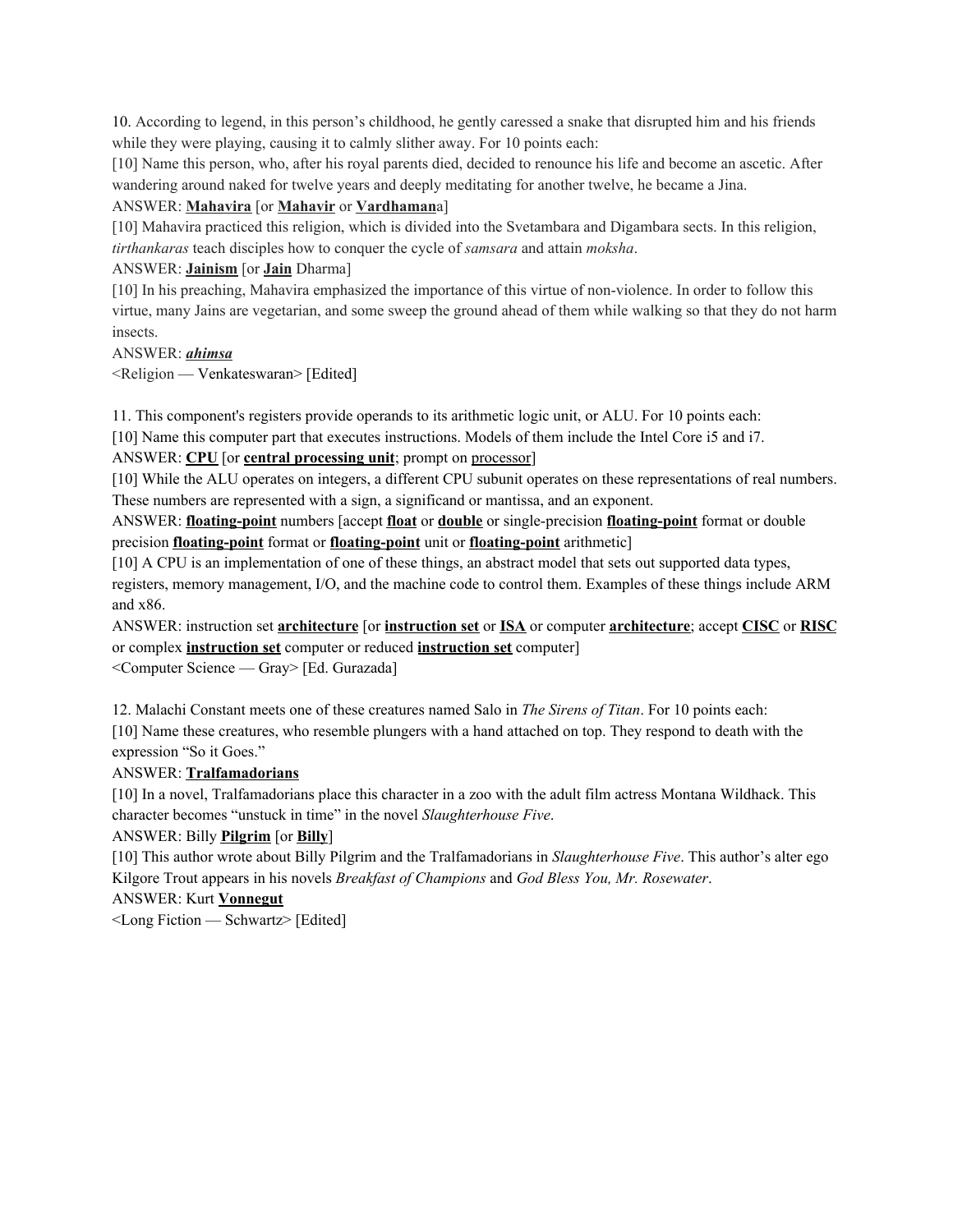13. In a piece by this composer, a triplet-filled violin cadenza represents the title character, while her husband is represented by the domineering "sultan" theme. For 10 points each:

[10] Name this composer of *Scheherazade*.

ANSWER: Nikolai **Rimsky-Korsakov** [do NOT accept or prompt on "Rimsky" or "Korsakov"]

[10] Rimsky-Korsakov was a composer from this country. He was a part of the "Mighty Handful," a group led by Mily Balakirev that sought to promote this country's national music.

ANSWER: **Russia** [or **Russia**n Empire]

[10] This composer was inspired by Rimsky-Korsakov to write his *Scheherazade.2* (point two), a symphony for violin and orchestra. This composer's other works include *City Noir* and *The Death of Klinghof er*.

ANSWER: John Coolidge **Adams**

<Classical Music — Ma> [Edited]

14. A character in this movie cites Jeremiah 11:11 in flashback, and is later seen by the central family both being lifted into an ambulance and standing on a Santa Cruz beach with a bloody hand. For 10 points each:

[10] Name this film in which underground tunnels full of rabbits are home to the Tethered, doppelgangers of every American. In this movie, the Tethered arise to the surface, kill their counterparts, and unite hands across America. ANSWER: *Us*

[10] *Us* was the second movie by this director. This director's debut was a 2017 movie in which Dean Armitage tries to surgically implant a mind into Chris Washington's body, *Get Out*.

ANSWER: Jordan Haworth **Peele**

[10] Jordan Peele was previously best known for a show with this comedian. The duo were in sketches about Obama's "anger translator" and one in which this comedian, playing a substitute teacher, mispronounces "Aaron." ANSWER: Keegan-Michael **Key**

 $\leq$  Pop Culture — Gray> [Edited]

15. For 10 points each, answer the following about the Xiōngnú (shyung-noo):

[10] Historian Étienne de la Vaissière argued that the Xiōngnú were the origin of these people. These nomadic people were defeated at the Battle of Châlons by a Roman-Visigoth alliance.

# ANSWER: **Hun**s

[10] The theory that the Huns originated from the Xiōngnú was popularized by this other historian. This historian also wrote *The History of the Decline and Fall of the Roman Empire*.

ANSWER: Edward **Gibbon**

[10] This structure was built to keep the Xiōngnú from invading China. Contrary to popular belief, this structure cannot be seen from space.

ANSWER: **Great Wall** of China [or *Wànlǐ Chángchéng*]

<Ancient/Classical History — Hong> [Edited]

16. These compounds can be created through dative covalent bonding or chelation. For 10 points each:

[10] Name this class of compounds which consist of one or more ligands using a free electron pair to form a bond with a central atom.

ANSWER: **coordination complex**es [accept **coordination compound**s; prompt on complexes alone]

[10] The central atom in almost all coordination complexes is a member of this class of elements, which include iron and copper and have unfilled *d* orbitals.

ANSWER: **transition metal**s [prompt on metals]

[10] When an element's coordination number is four, it can either form a square planar complex or a complex with this geometry. Molecules where the central atom is  $sp^3$  ("S-P-3") hybridized have this molecular geometry.

ANSWER: **tetrahedral**

<Chemistry — Iyer> [Ed. Gurazada]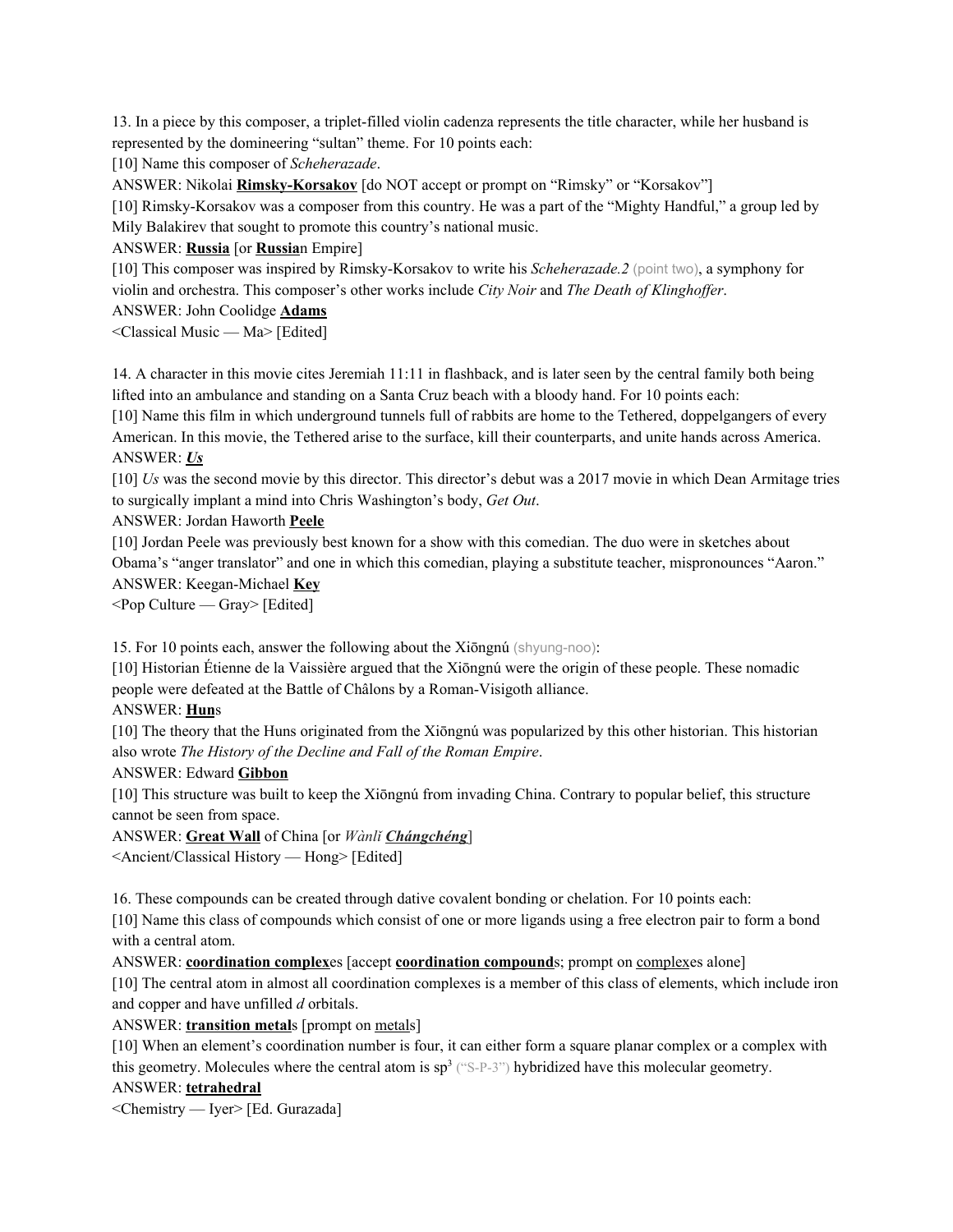17. This conflict began after the death of the sickly king Charles II. For 10 points each:

[10] Name this conflict in which the Habsburg and Bourbon dynasties fought for the throne of a namesake country. ANSWER: War of the **Spanish Succession** [do NOT accept or prompt on "Queen Anne's War"]

[10] Along with the Duke of Marlborough, this president of the Imperial Council led the Grand Alliance against France during the War of the Spanish Succession.

ANSWER: Prince **Eugene** Francis of **Savoy**-Carignano [accept **Eugène François** or **Eugen Franz** or **Eugenio Francesco**]

[10] The Duke of Marlborough and Eugene of Savoy led troops at the battle of Blenheim, where they were able to save this city on the Danube from French forces. This Hapsburg stronghold would later serve as the capital of the Austrian Empire.

# ANSWER: **Vienna** [or **Wien**]

<European History — Athreya> [Edited]

18. In this play, Dapper is convinced to throw away all of his valuable possessions before meeting a prostitute disguised as the "Queen of Fairy." For 10 points each:

[10] Name this play. In this play, Face and Subtle con Londoners like Abel Drugger and Sir Epicure Mammon after Lovewit flees his house to escape the plague.

# ANSWER: *The Alchemist*

[10] *The Alchemist* is a play by this author*.* This English Renaissance playwright described the title Venetian nobleman's attempts to scam Corvino, Corbaccio, and Voltore in *Volpone*.

#### ANSWER: Ben **Jonson** [or Benjamin **Jonson**

[10] Ben Jonson mocked the education of this other English Renaissance playwright by saying he had "small Latin and less Greek." This playwright was born in Stratford-upon-Avon, and, despite conspiracy theories, he was not Christopher Marlowe.

ANSWER: William **Shakespeare** <Drama — Schwartz> [Ed. French]

19. In the *Encomium*, Gorgias argued that Helen could not have been responsible for the Trojan War since she was a victim of either abduction, love, or this discipline. For 10 points each:

[10] Name this discipline. Common formulas used by practitioners of this discipline are called *topoi*.

ANSWER: **rhetoric** [accept *logos*; prompt on synonyms such as oratory, oration, speech-giving, public speaking, or persuasion]

[10] Gorgias argues with this character about whether rhetoric is a true or false art in one of the dialogues named after this philosopher, who was Plato's teacher. A questioning style of argumentation is this philosopher's "method."

# ANSWER: **Socrates**

[10] Classical rhetoric defines three modes of persuasion. In this mode, the speaker emphasizes their own credibility. ANSWER: *ethos* (The other modes are *logos* (appeal to logic) and *pathos* (appeal to emotions).)

<Philosophy — French> [Edited]